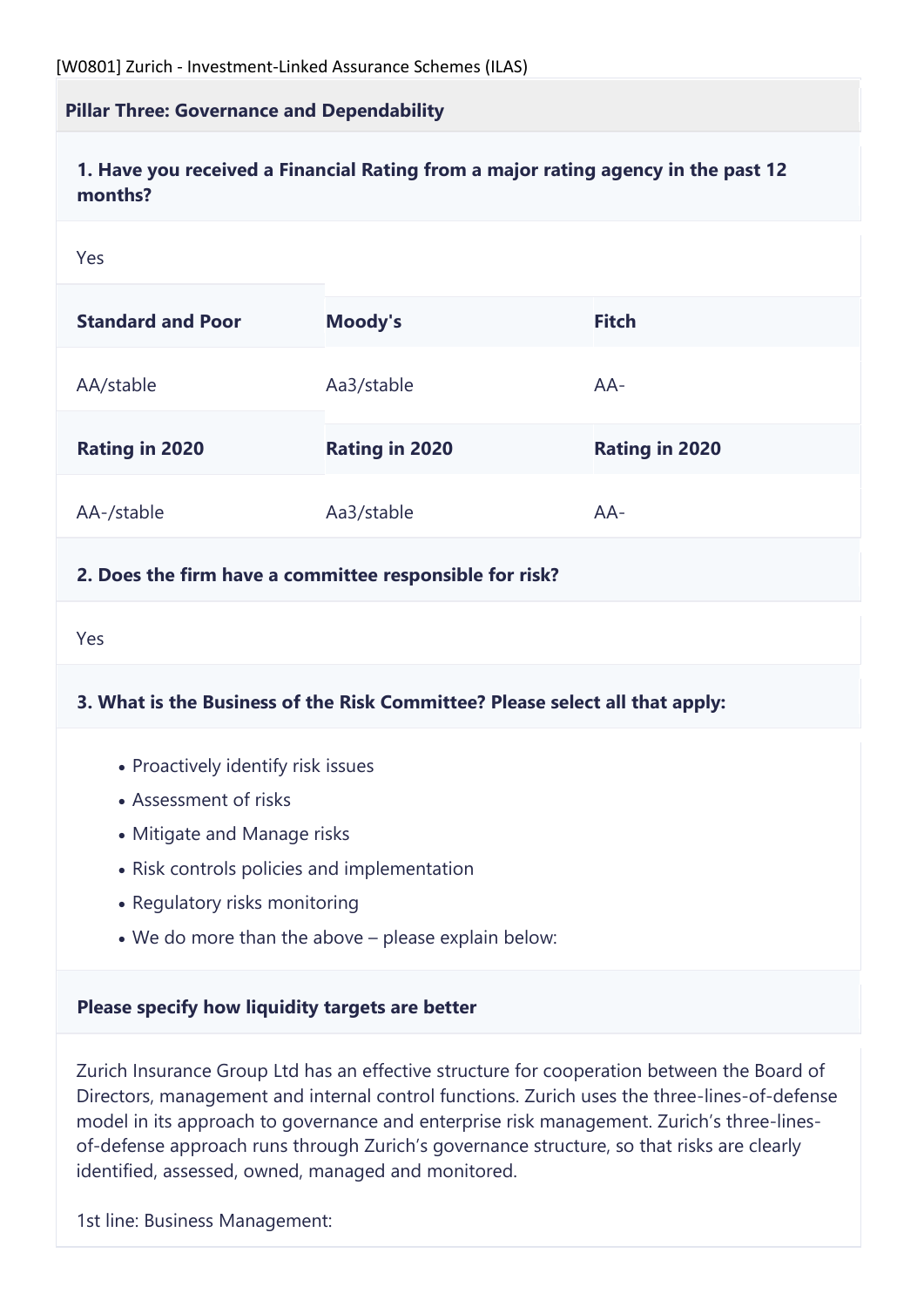#### [W0801] Zurich - Investment-Linked Assurance Schemes (ILAS)

The first line of defense consists of business management and all functions except Group Risk Management, Group Compliance and Group Audit. The first line takes risks and is responsible for day-to-day risk management (i.e. risks are identified and monitored, mitigation actions are implemented and internal controls are in place and operating effectively).

### 2nd line: Group Risk Management and Group Compliance

The second line of defense consists of the two control functions, Group Risk Management and Group Compliance. Group Risk Management is responsible for Zurich's enterprise risk management framework. The Group CRO regularly reports risk matters to the Group CEO, senior management committees and the Risk and Investment Committee of the Board.

Group Compliance is responsible for providing assurance to management that compliance risks within its mandate are appropriately identified and managed. The Group Chief Compliance Officer regularly provides reports to the Audit Committee and has an additional reporting line to the Chairman of the Audit Committee and appropriate access to the Chairman of the Board.

### 3rd line: Group Audit

The third line of defense consists of the assurance function Group Audit. Group Audit is responsible for auditing risk management, control and governance processes. The Head of Group Audit reports functionally to the Chairman of the Audit Committee and administratively to the Group CEO, and meets regularly with the Chairman of the Board and the Chairman of the Audit Committee and attends each meeting of the Audit Committee.

### Board

The Board is ultimately responsible for the supervision of the control and assurance activities.

### External audit

External audit is responsible for auditing the Group's financial statements and for auditing Zurich's compliance with specific regulatory requirements. The Audit Committee regularly meets with the external auditors.

## **4. What is the percentage of the risk committee that is independent?**

66

### **5. Are there any executives on the risk committee?**

Yes

## **6. Does the firm describe business continuity risks related to disruptions of operations?**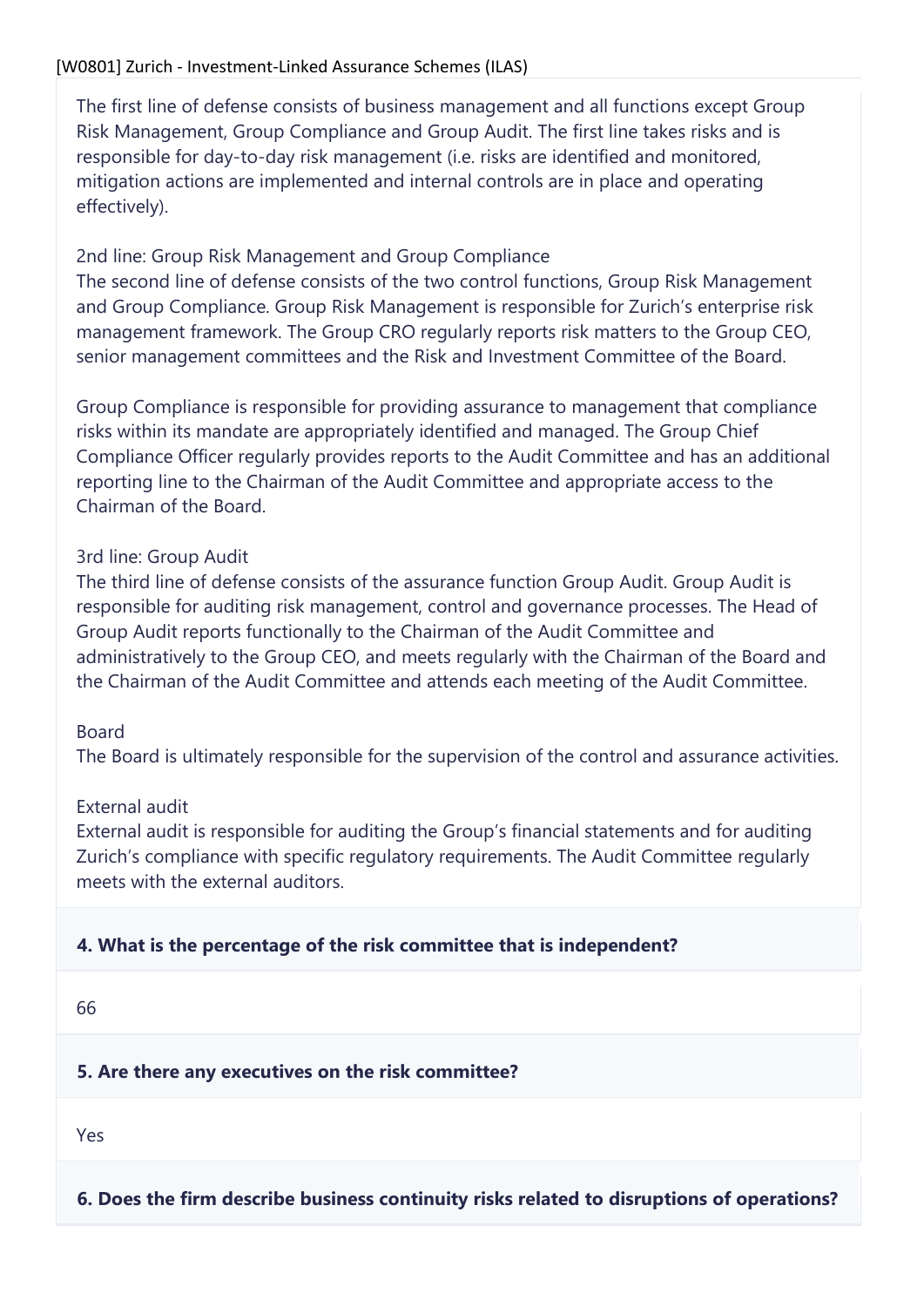Yes

# **7. Does the firm link its directors' bonuses to the achievement of long-term goals?**

Yes

**8. Does the firm have a Code of Ethics?**

Yes

**9. Percentage of non-executive directors that have industry-specific expertise**

100

**10. Does the firm have country-specific components in their anti-bribery and/or corruption statement or policy?**

Yes

**11. Does the firm provide its employees with training on anti-bribery and/or corruption?**

Yes

## **12. Please explain the background and general principles for the inclusion of investment vehicles and asset types**

For the underlying investment choices, currently we have over 100 fund choices. They are all SFC authorized funds carefully selected by us, with a variety of low and high investment risk, different asset classes (equity, fixed income, mixed assets, etc) and different classifications (geographic region, industry, large / small cap, etc...), to suit different risk appetite and investment needs of each individual customer.

**13. What is the rationale of risk profiling for including investment in the "menu" of the ILAS platform? What are the risk assessment tools being used?**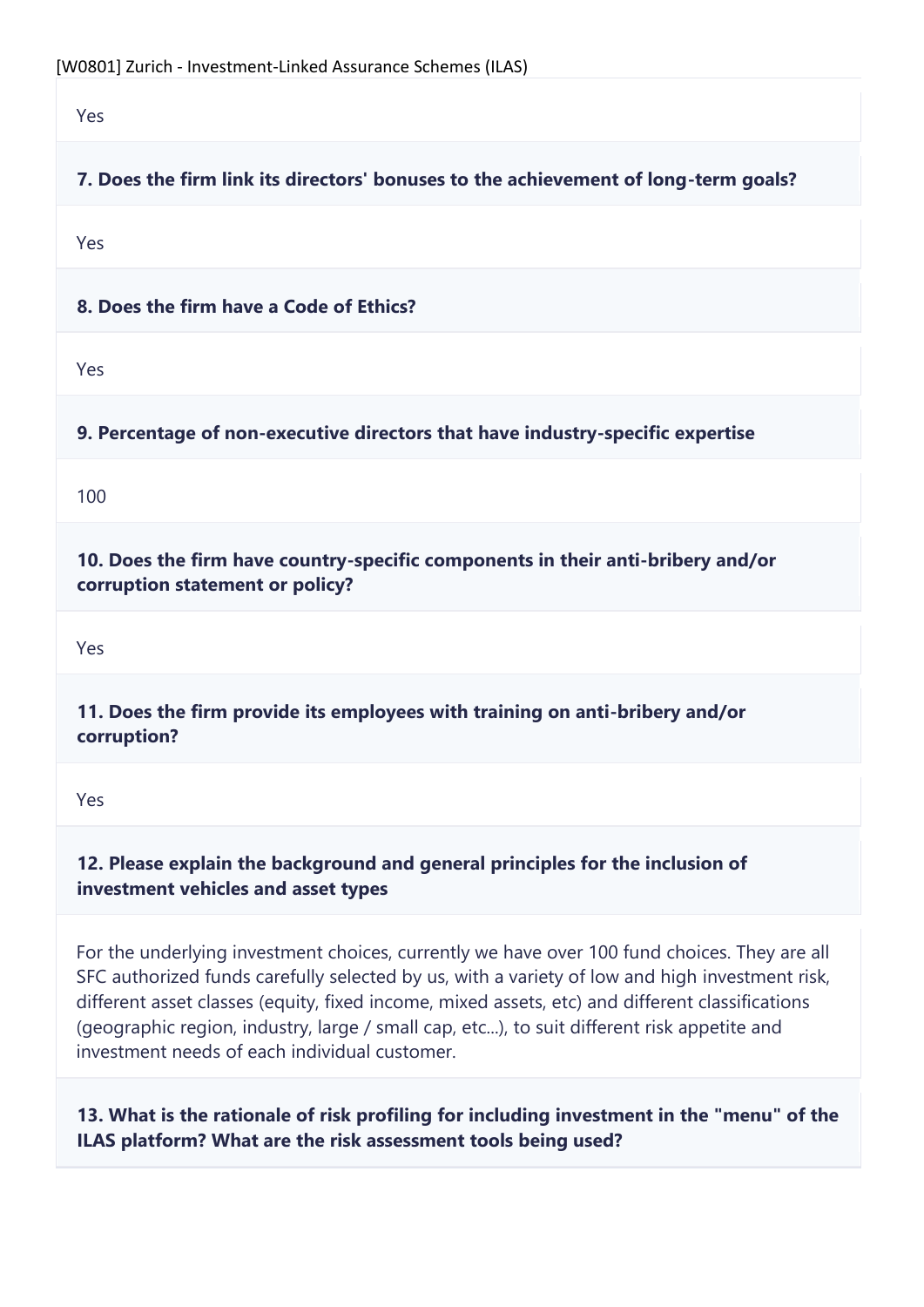Similar to Q12, to comply with the regulatory requirements and enhance the customer experience we have to provide a range of fund choices including variance of investment risk profile. Based on 3rd party professional assessment (e.g. Morningstar, Financial Express) and internal assessment we have a thorough and disciplined process the manage the risk assessment of the underlying fund choices.

## **14. What is your Product Due Diligence Process? Please explain how an idea is generated and financial metrics used to measure the feasibility of a third-party asset manager:**

We have an internal governance process on how to select and manage our fund choice portfolio. Both quantitative (e.g. AUM, fund performance) and qualitative (advisor feedback and customer feedback) are important measurement for the fund portfolio management.

## **15. What are your exclusion policies and the minimum E.S.G. requirements of the products?**

We have the guidelines (with reference to the group and the regulators) in choosing and maintaining the fund choices. For example, we will not consider any non-SFC authorized funds and to include some fund choices with ESG elements.

## **16. Under what circumstances will a fund be removed from the selection? What are the steps taken to prevent losses suffered by the clients from the removal?**

As mentioned in Q14, we have an internal governance process to manage the underlying funds including the fund deletion. While some fund choices deletion are driven by the fund houses (e.g. low AUM, merger) which we have to follow, we have regular committee meetings to review the fund portfolio, including the review of any fund deletion required. During the review process, we will conduct a health check whether there is any replacement fund in order to mitigate the impact to customers.

**17. Please explain your Post-sale control, specifically on risk profiling and matching of the investments selected.**

We are fully complied with post-sales control of risk profiling and matching of investment selected based on the regulatory guidelines.

**18. How do you ensure that the brokers focus on the clients' risk appetite and product alignment, and what training has taken place to ensure the customers' safety?**